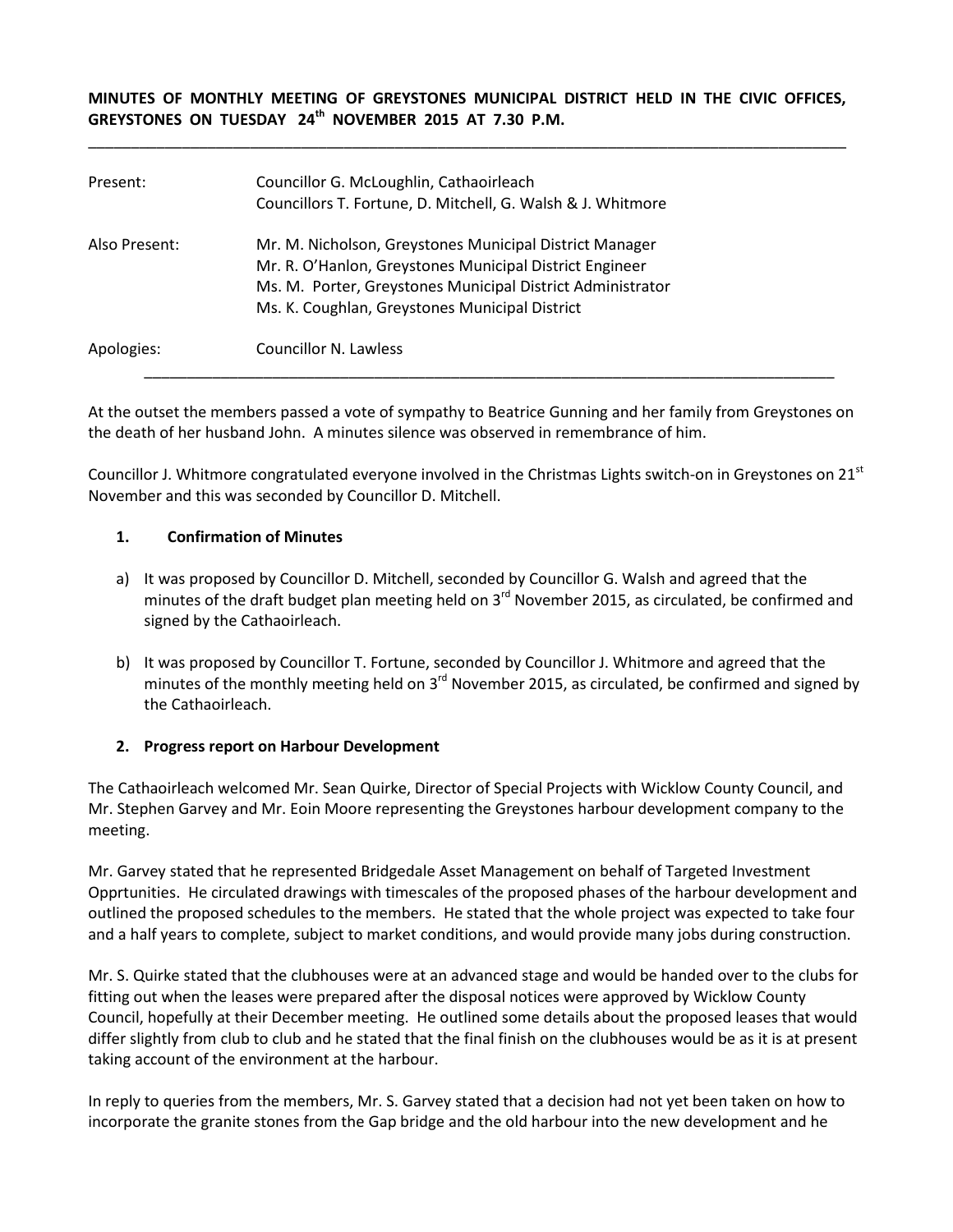pointed out that it might be more feasible to use them in the new public park rather than in the plaza area because of safety issues. He stated that it was intended to use paving slabs of different sizes and in different patterns in the public square.

Mr. S. Quirke stated that ground rules for the maintenance of the communal areas at the clubhouses would be written in to the leases for the clubs and that the Council would not have a role in that. He pointed out that the Fishermen's huts would be allocated to people who previously held them and who were still involved in fishing from Greystones, and he stated that there would be approximately 240 public car parking spaces within the development on completion. In relation to landing facilities for local fishermen, he stated that the contractor was ready to put in three moorings as agreed as soon as contact could be made with the fishermen's representative to approve the plan. He also stated that the beach area in the development was designed to be self cleaning.

Mr. S. Garvey stated that LED lights would be used in the new public square and that therefore the specification of the lamp standards would be different than what was included in the original plans to facilitate them. He pointed out that the development was otherwise practically the same as that approved by An Bord Pleanala in the last planning permission. He stated that no decision had yet been made on the proposed use for the 'D' block in the development. In reply to a suggestion about incorporating a hotel into this block he stated that hotels needed to be quite large to be viable.

Following discussion the members asked for more details on the timescale for completing the various stages of the development together with details on what exactly was included in each phase and some imaging of the proposals. They asked that a newsletter be drawn up to advise the public of what was happening and that all the finishes of the buildings and square in the development be completed to a high standard. They asked that consideration be given to providing a mosaic on the wall at the fishermen's huts and that some planters be used to soften the landscape. They suggested that an architectural competition might be held to get proposals for a creative project for the 'D' block and that consideration be given to providing a maritime hub in the development.

It was agreed that the members would have an opportunity to view the clubhouses on Monday  $7<sup>th</sup>$  December 2015 at 10.15 a.m.

The Cathaoirleach thanked Mr. Quirke, Mr. Garvey and Mr. Moore for attending and asked them to keep the members informed of progress.

# **3. Report from Greystones Municipal District Engineer**

A report outlining details of works being carried out and completed in the district was circulated to the members and the District Engineer answered queries from the members in relation to same.

# **4. To fix date for December meeting**

Following discussion it was agreed that the December meeting be held on Tuesday 8<sup>th</sup> December 2015 at 7.30 p.m.

# **5. Consideration of allocation of €6.000 from the Environment/Community Fund 2015**

The District Administrator circulated information on a beach buggy that allowed disabled access onto the beach and informed the members that a trial of a buggy with all terrain wheels have proved unsuccessful for Greystones. She stated that she would arrange a trial of a buggy with balloon wheels and it was agreed that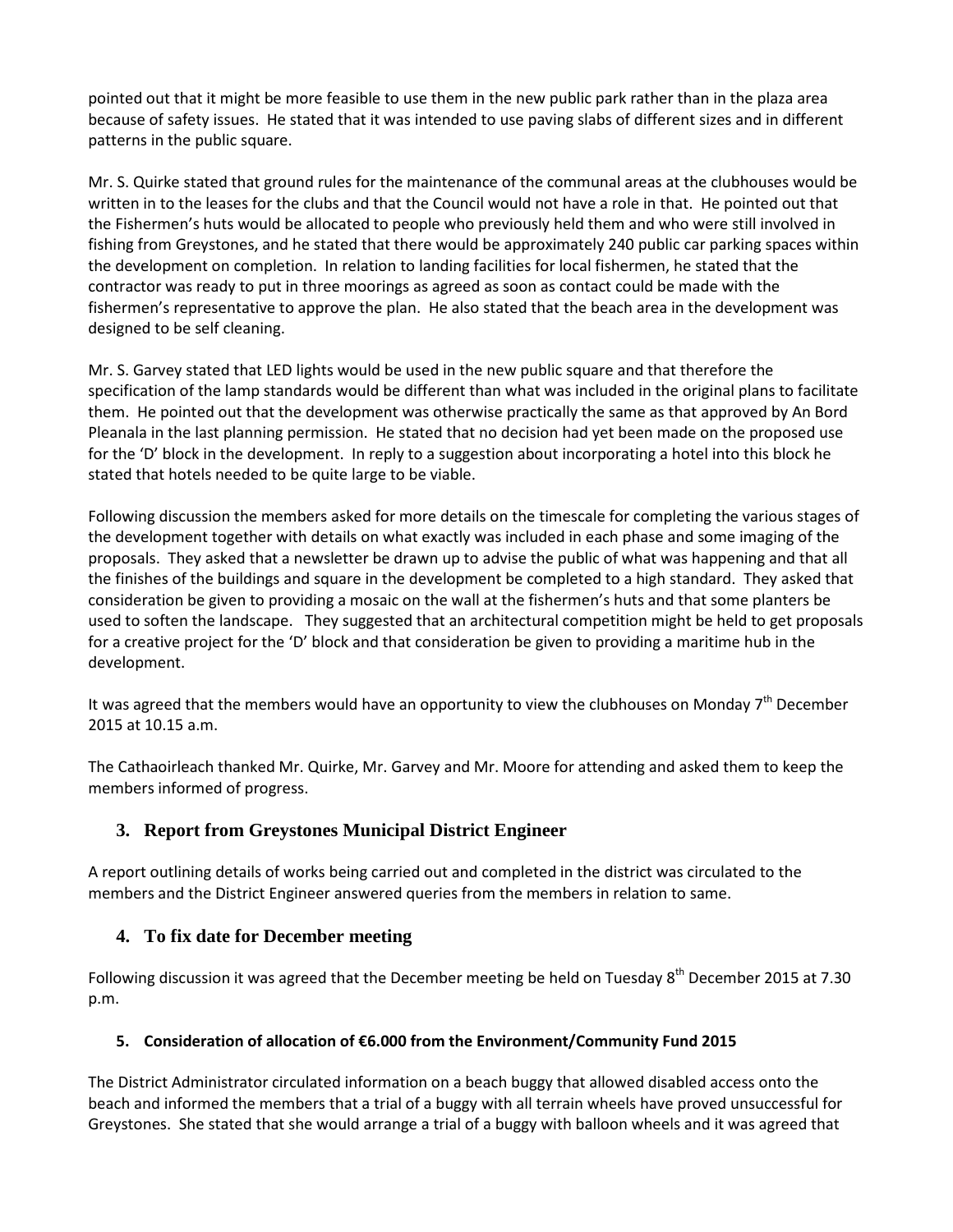this should take place on Monday  $7<sup>th</sup>$  December at 11.30 a.m. She pointed out that the buggy would cost €3,595, could be stored in Greystones Library and would be covered under the Council's insurance but that anyone using the buggy would be asked to sign a disclaimer. She stated that the balloon wheels on the buggy were only suitable for use on sand and therefore any users could only get into it on the beach and she pointed out that Councillor Whitmore had confirmed that bookings would be managed by MS Ireland and the Greystones Guide.

Councillor Whitmore read a letter from MS Ireland East Wicklow Branch and she pointed out that people would book the buggy in advance either by phone or on an online booking system operated on the Greystones Guide. She stated that volunteers would operate on a rota basis and that they would collect the buggy from the library and hand it over to the user then collect it from the user and wash it down before returning it to the library for storage.

Members expressed concern about the management of the bookings and stated that it was a big undertaking. They asked that confirmation be sought from MS Ireland that they would be willing to take control of the bookings and following discussion it was agreed to purchase a beach buggy from the Environmental funding available if the trial was successful on the  $7<sup>th</sup>$  December.

### **6. Notices of Motion:**

(a) Motion in the name of Councillor J. Whitmore:

"That Wicklow County Council examine the safety of the road from the Killincarrig roundabout towards Delgany Village (to just before the entrance to Delgany Wood) in light of a number of vehicle incidents that have occurred there".

This matter had been discussed at the earlier meeting with the Gardai when the Gardai had undertaken to examine accident reports on this stretch of road to see if an engineering solution was required. It was suggested that speed was the cause of most of the vehicle incidents that had occurred there.

(b) Motion in the name of Councillor J. Whitmore:

"That Wicklow County Council remove/modify the central partition in the Shoreline Swimming pool (between the baby and children's pools) due to safety issues raised by members of the public".

The District Administrator informed the members of the contents of a report from the Manager of the Shoreline Leisure Centre which indicated that he had not been made aware of any safety issues or concerns from users related to this matter. The report pointed out that a risk analysis of the area was completed some time ago and that the assessment concluded that the barrier was necessary in order to have a clear separation between the two different pool depths. The report concluded by stating that the Manager was happy to meet and discuss any issues with anyone who had concerns in this regard.

Following discussion on this motion it was agreed that Councillor Whitmore would advise the complainant to take the matter up with the Manager of Shoreline Leisure.

(c) Motion in the name of Councillors G. McLoughlin & D. Mitchell: "That the Council provide two hour free parking in Greystones on Saturdays 28th November, and  $5<sup>th</sup>$ ,  $12<sup>th</sup>$  and  $19<sup>th</sup>$  December to facilitate local shopping for Christmas".

Following discussion on this motion it was agreed to provide two hour free parking in Greystones on the four Saturdays mentioned.